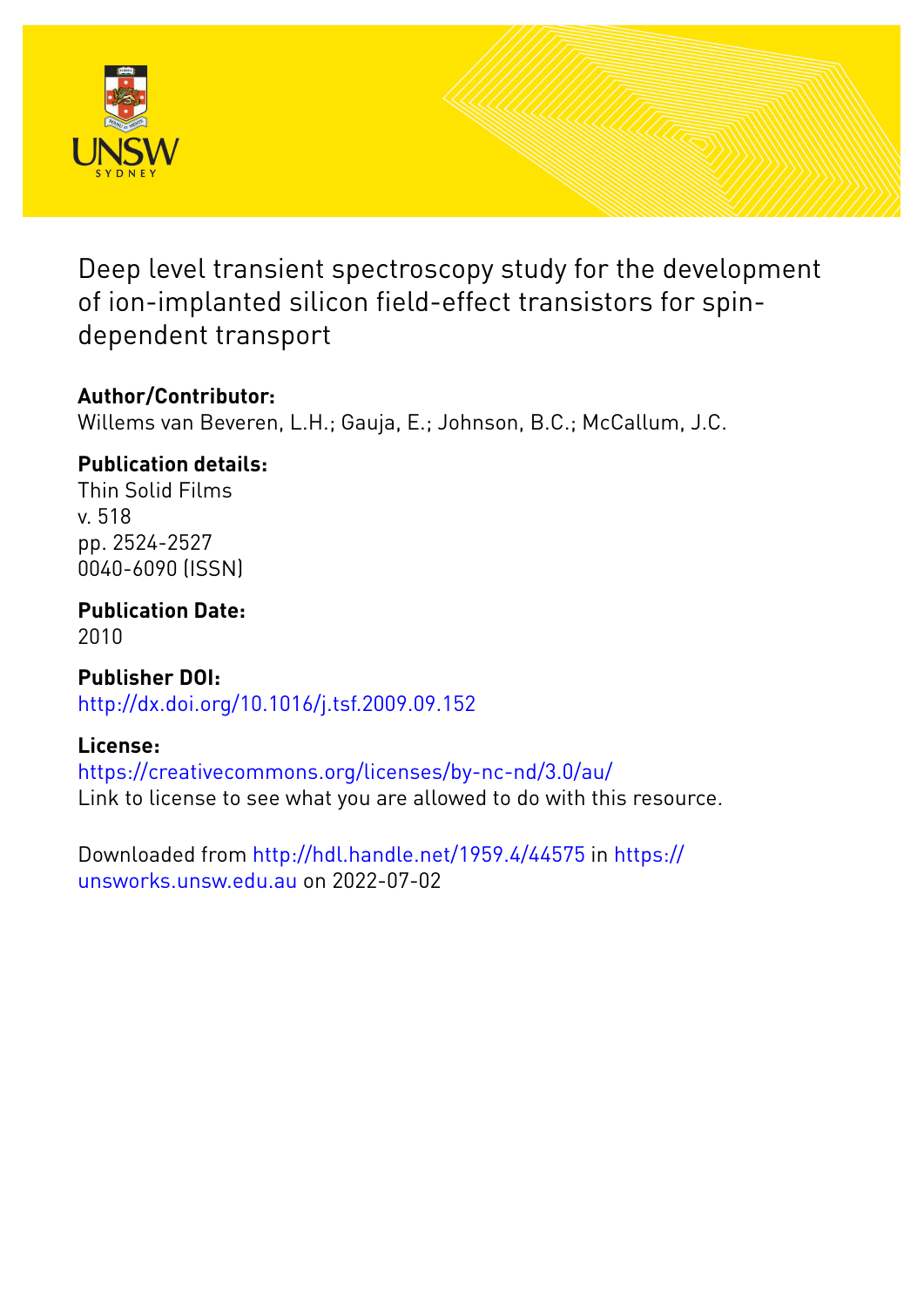# Deep level transient spectroscopy study for the development of ion-implanted silicon field-effect transistors for spin-dependent transport

B. C. Johnson<sup>∗</sup> and J. C. McCallum

Australian Research Council Centre of Excellence for Quantum Computer Technology, The University of Melbourne, Victoria 3010, Australia

L. H. Willems van Beveren and E. Gauja

Australian Research Council Centre of Excellence for Quantum Computer Technology, The University of New South Wales, Sydney 2052, Australia

### Abstract

A deep level transient spectroscopy (DLTS) study of defects created by low-fluence, low-energy ion implantation for development of ion-implanted silicon field-effect transistors for spin-dependent transport experiments is presented. Standard annealing strategies are considered to activate the implanted dopants and repair the implantation damage in test metal-oxide-semiconductor (MOS) capacitors. Fixed oxide charge, interface trapped charge and the role of minority carriers in DLTS are investigated. A furnace anneal at  $950^{\circ}$ C was found to activate the dopants but did not repair the implantation damage as efficiently as a  $1000^{\circ}$ C rapid thermal anneal. No evidence of bulk traps was observed after either of these anneals. The ion-implanted spin-dependent transport device is shown to have expected characteristics using the processing strategy determined in this study.

Keywords: DLTS, MOSFET, implantation, interface traps, minority carriers, EDMR

<sup>∗</sup> Email: johnsonb@unimelb.edu.au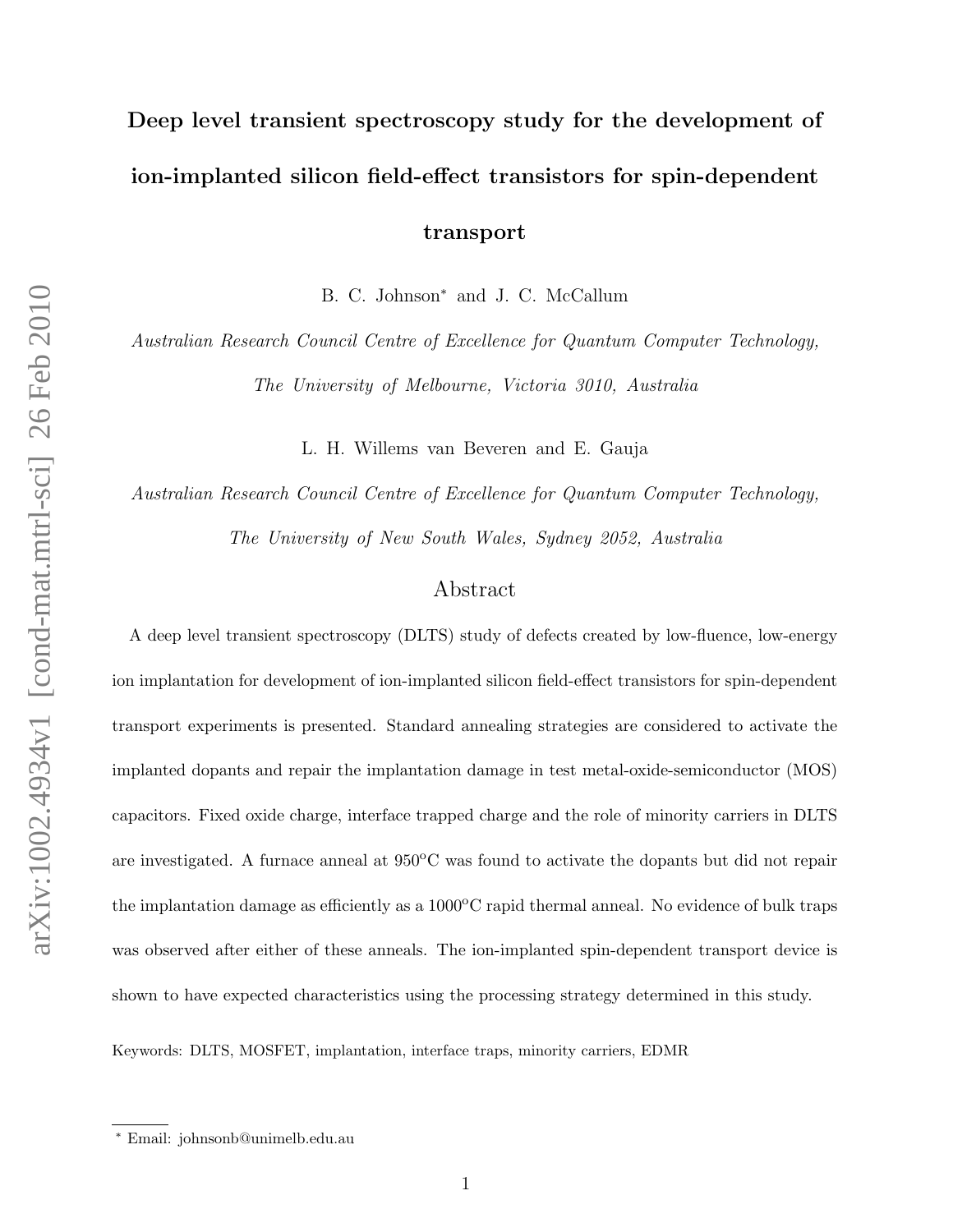#### I. INTRODUCTION

Solid-state quantum computers require spin readout and control in order to transfer information to and from spin-encoded electrons or nuclei. A number of readout pathways have been identified based on spin-to-charge conversion.<sup>[1,](#page-8-0)[2](#page-8-1)</sup> Recently, spin dependent transport properties in a bulk-doped field-effect transistor (FET) observed by electrically detected magnetic resonance (EDMR) has been demonstrated and is therefore also a candidate for spin readout and control.<sup>[3](#page-8-2)</sup> In this work, a broadband on-chip terminated stripline is used to perform electron spin resonance on the hyperfine states of phosphorous donors in a silicon MOSFET (bulk doped). A second generation version of this device utilizing ion implantation technology may refine the MOSFET properties through the precision control of the depth, concentration and type of implanted dopants.

Ion-implantation is widely used in the fabrication of semiconductor devices. Spatial control is also easily achieved through the use of masks. High-quality oxide growth after implantation is problematic as implanted dopants will diffuse unless a dopant with a low diffusion coefficient is chosen such as  $\text{Sb}^{4,5}$  $\text{Sb}^{4,5}$  $\text{Sb}^{4,5}$  $\text{Sb}^{4,5}$  Alternatively, a low temperature high-quality oxide growth may proceed implantation to avoid any significant dopant diffusion.<sup>[6](#page-8-5)</sup> In another approach, implantation can be performed through the oxide itself. Recently, implantation through a 5 nm oxide layer followed by a rapid thermal anneal (RTA) was shown not to increase the  $SiO<sub>2</sub>/Si$  interface trap density and was in fact found to be beneficial when the as-grown oxide interface trap density is abnormally high.[7](#page-9-0)

Deep level transient spectroscopy (DLTS) is well-suited to quantify the low defect concentrations that can still be detrimental to device operation. In this work, measurements are presented for ion implanted MOS capacitors used to optimize the processing strategy of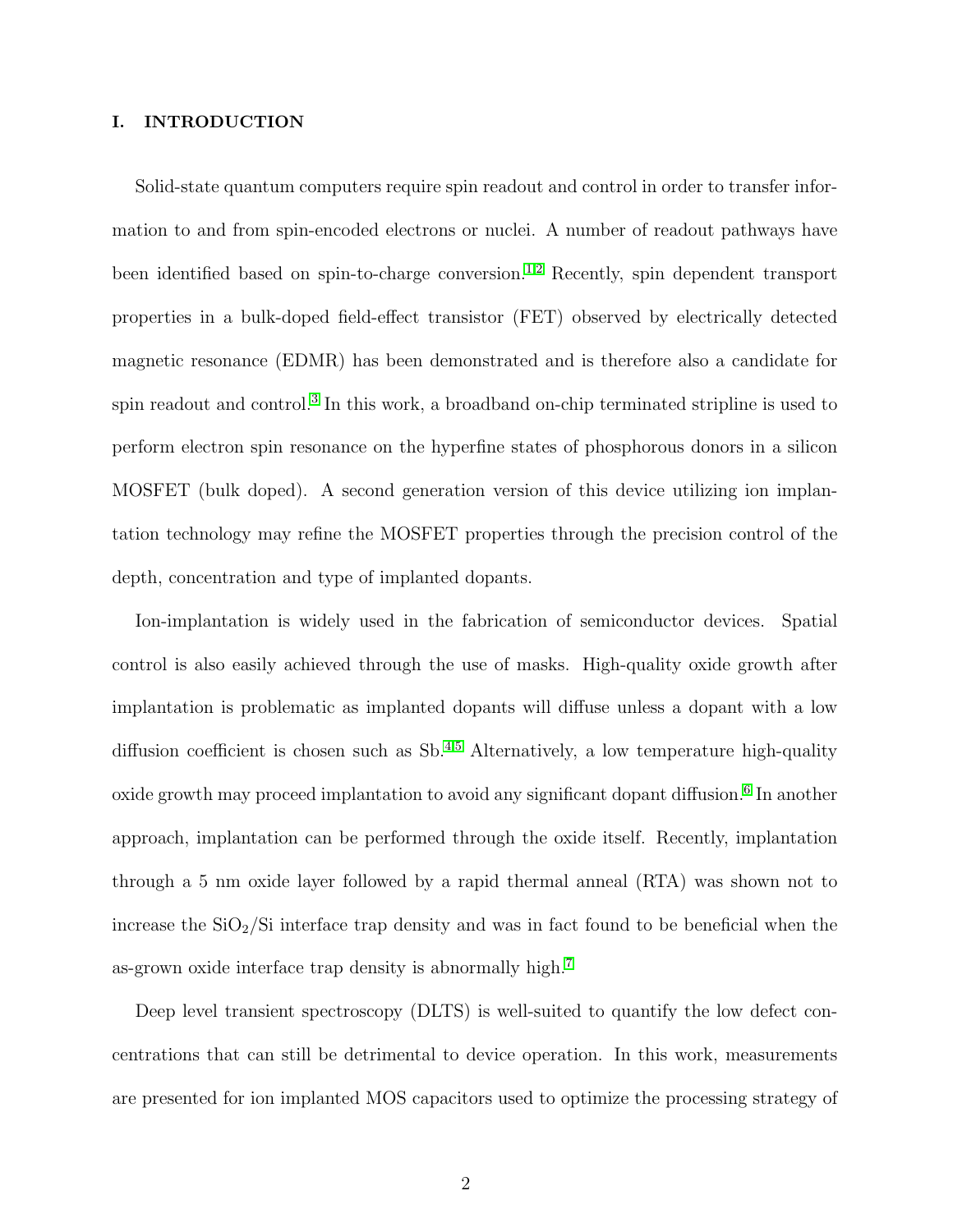spin-dependent transport FETs. As implantation is used as any spurious signals arising from microwave absorption of the P donors in the bulk and in the P-diffused source and drain contacts in these FETs are avoided. The activation of donors as well as the minimization of oxide and interface traps are investigated.

#### II. EXPERIMENT

Substrates for the test MOS capacitors were n-type, P-doped Si(100) Czochralski-grown wafers with a resistivity of 5-10  $\Omega$  · cm. The FETs described above were fabricated on an n-type, P-doped Si<sup>28</sup> (100) epilayer with a resistivity of 110  $\Omega \cdot$ cm. Initially, a 200- $300$  nm thick uniform field oxide was thermally grown on both wafers in a wet  $\mathrm{O}_2$  ambient. Phosphorous in-diffusion in photolithographically etched back regions was then used to form the source and drain of the FET. A central window in the channel region of the FET and circular regions in the test wafer were etched back for growth of a 20 nm high-quality oxide grown using a triple wall furnace at 800  $^{\circ}\text{C}$  in a dry  $\text{O}_2$  ambient. Dichloroethylene (DCE) was introduced during the growth to prevent ionic impurities being incorporated.

Figure [1](#page-10-0) shows a simulation using  $\text{SRIM}^8$  $\text{SRIM}^8$  of the 30 keV As implant profile performed into the channel region of the FET and the circular regions of the test capacitors to a fluence of  $2 \times 10^{11}$  cm<sup>-2</sup>. This implant gives a peak concentration of  $0.9 \times 10^{17}$  As/cm<sup>3</sup> at a depth of 10 nm beyond the  $Si/SiO<sub>2</sub>$  interface, corresponding to a As donor spacing of about 20 nm. This is similar to the P spacing in the proposed solid-state quantum computer.[9](#page-9-2) Most of the energy of the implant is deposited into the oxide. To repair the damage and activate the dopants various standard annealing strategies were considered. A rapid thermal anneal (RTA) at 1000 °C for 5 seconds in a nitrogen ambient, a 950 °C, 30 minute furnace anneal (FA) in a forming gas ambient  $(95\% N_2, 5\% H_2)$  and a combination of RTA and FA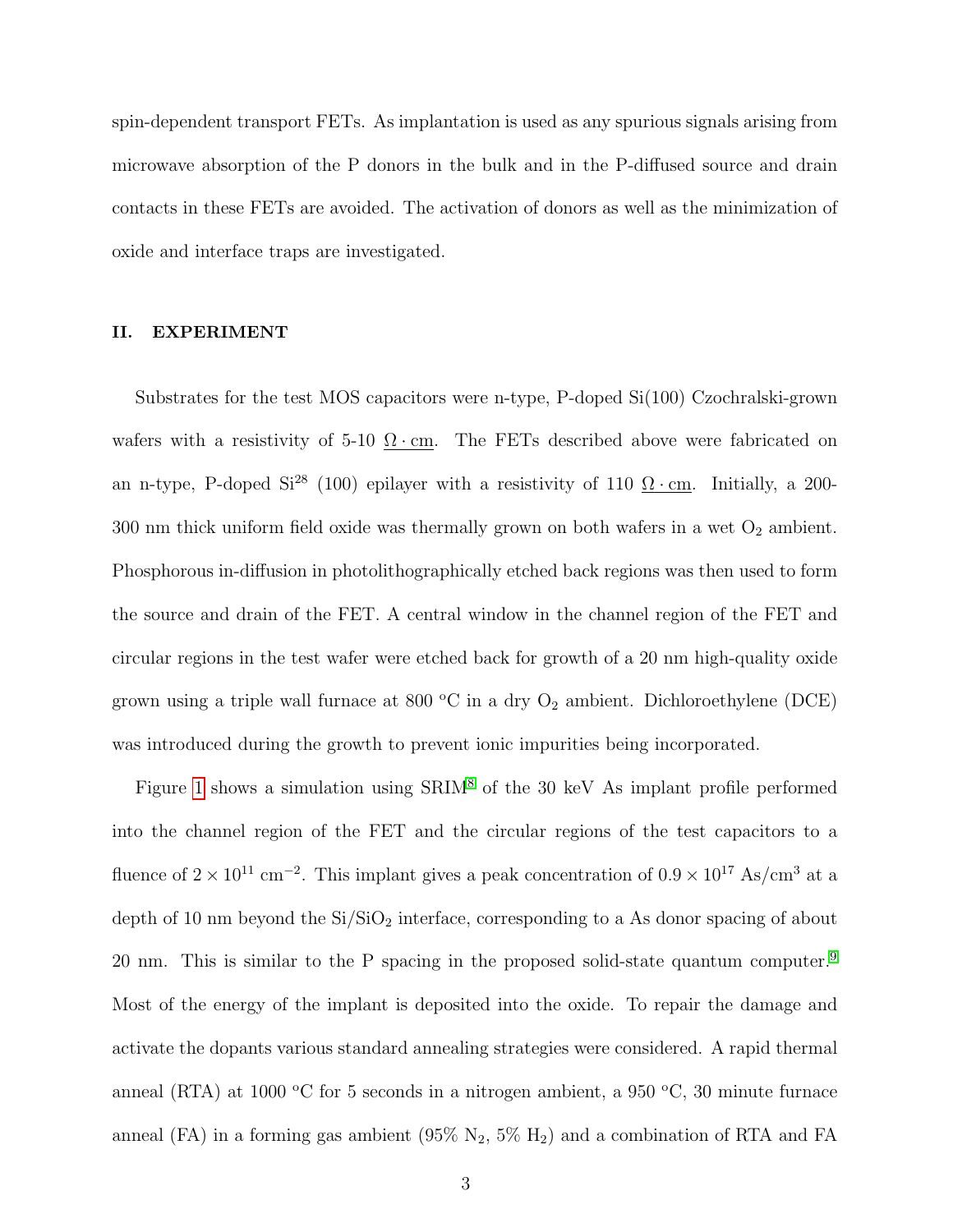(RTA+FA) were used. The diffusion length  $(\sqrt{4D_{As}t})$  of the implanted As determined by the As diffusion coefficient,  $D_{As}$ , was found to be 1.8 nm and 16.3 nm for these RTA and FA anneals, respectively.<sup>[10](#page-9-3)</sup>

After the anneal, each sample underwent a passivation anneal in forming gas for 15 minutes at 400  $\degree$ C. This anneal reduces the interface trap density by 20%. Al was then evaporated to form the gate and ohmic contacts over the source and drain. The circular regions of the test wafer and the entire back surface was metallized with Al. Following metallization a further forming gas anneal was performed.

Capacitance voltage (CV) and deep level transient spectroscopy (DLTS) were performed with a SULA Technologies DLTS system to characterize the MOS capacitors in a temperature range 80-370 K. The interface trap density was determined using the methodology outlined by Johnson and a capture cross section of  $5 \times 10^{-15}$  cm<sup>2</sup> was assumed.<sup>[11](#page-9-4)</sup>

#### III. RESULTS AND DISCUSSION

Figure [2](#page-11-0) shows the CV obtained from the MOS capacitors having undergone the three different annealing strategies. The CV from a control sample that had no implantation or high temperature anneal is shown for comparison. Samples that had undergone an RTA at some stage had similar CV profiles. The FA sample was shifted further to negative voltages and had a slightly higher inversion capacitance. All CV curves show a weak inversion response which is due to interface traps.[12,](#page-9-5)[13](#page-9-6) The presence of an activated As profile near the  $Si/SiO<sub>2</sub>$  interface will also increase the capacitance in weak inversion. In addition, the active donors will shift the flat-band voltage since the metal-semiconductor work-function difference will vary with shifts in the Fermi level in the semiconductor. Likewise, fixed oxide charge deposited into the oxide by implantation also shifts the flat-band voltage down. To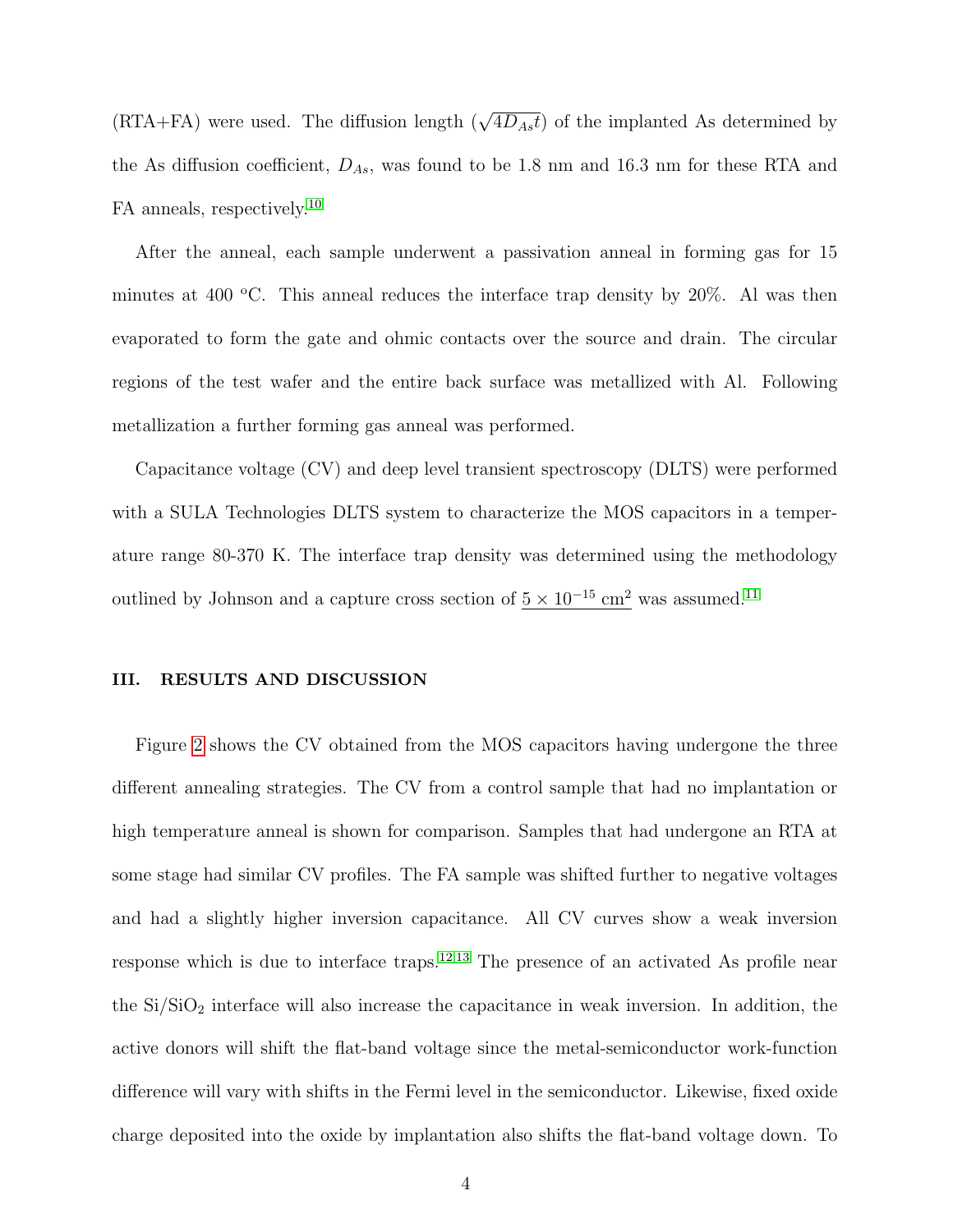qualitatively de-convolute these contributions we simulated the CV profiles using  $TCAD<sup>14</sup>$  $TCAD<sup>14</sup>$  $TCAD<sup>14</sup>$ as shown in the inset of Fig. [2.](#page-11-0) No defects in the oxide or at the  $Si/SiO<sub>2</sub>$  interface were included in these simulations so that only changes due to the As implant could be observed. The simulation shows that the implantation does not shift the curve to lower voltages by any appreciable amount. Therefore, a large component of the shift in these experimental CV curves is attributed to fixed oxide charge. Although the FA is most efficient at activating the dopants indicated by the increase in the inversion capacitance, a comparatively large amount of fixed oxide charge remains after the anneal. The fixed oxide charge is estimated to increase by  $2.9 \times 10^{11}/\text{cm}^2$  whereas the RTA sample results in an increase of  $1.6 \times 10^{11}/\text{cm}^2$ . This is calculated assuming that the shift is entirely due to the fixed oxide charge and therefore represents an upper limit.

Figure [3](#page-12-0) shows the DLTS correlator signals as a function of temperature. A continuous background as well as a large peak near room temperature is observed in all samples. These peaks are associated with minority carrier generation-recombination processes.[15,](#page-9-8)[16](#page-9-9) These will be discussed further below. No peaks associated with bulk traps produced by the implantation were observed after any of the anneals. The interface trap density,  $D_{it}$ , calculated from the low temperature part of the spectra where emission from majority carriers dominates was  $1.4 \times 10^{10}$  /eV/cm<sup>2</sup> for the control sample. The RTA and (RTA+FA) both retained a low  $D_{it}$  of  $1.3 \times 10^{10}$  /eV/cm<sup>2</sup>. The FA had a slightly higher  $D_{it}$  of  $1.9 \times 10^{10}$  /eV/cm<sup>2</sup>. These values are the densities of interface traps in the band gap at an energy of  $(E_c-E_t) = 0.16 \text{ eV}$ .

The large peaks in Fig. [3](#page-12-0) are due to generation-recombination processes through interface minority carrier traps near the centre of the band gap. The activation energy and capture cross section of this process can be determined using an Arrhenius plot of  $e_p/T^2$ versus  $1/kT$  according to the hole emission rate equation<sup>[17](#page-9-10)</sup>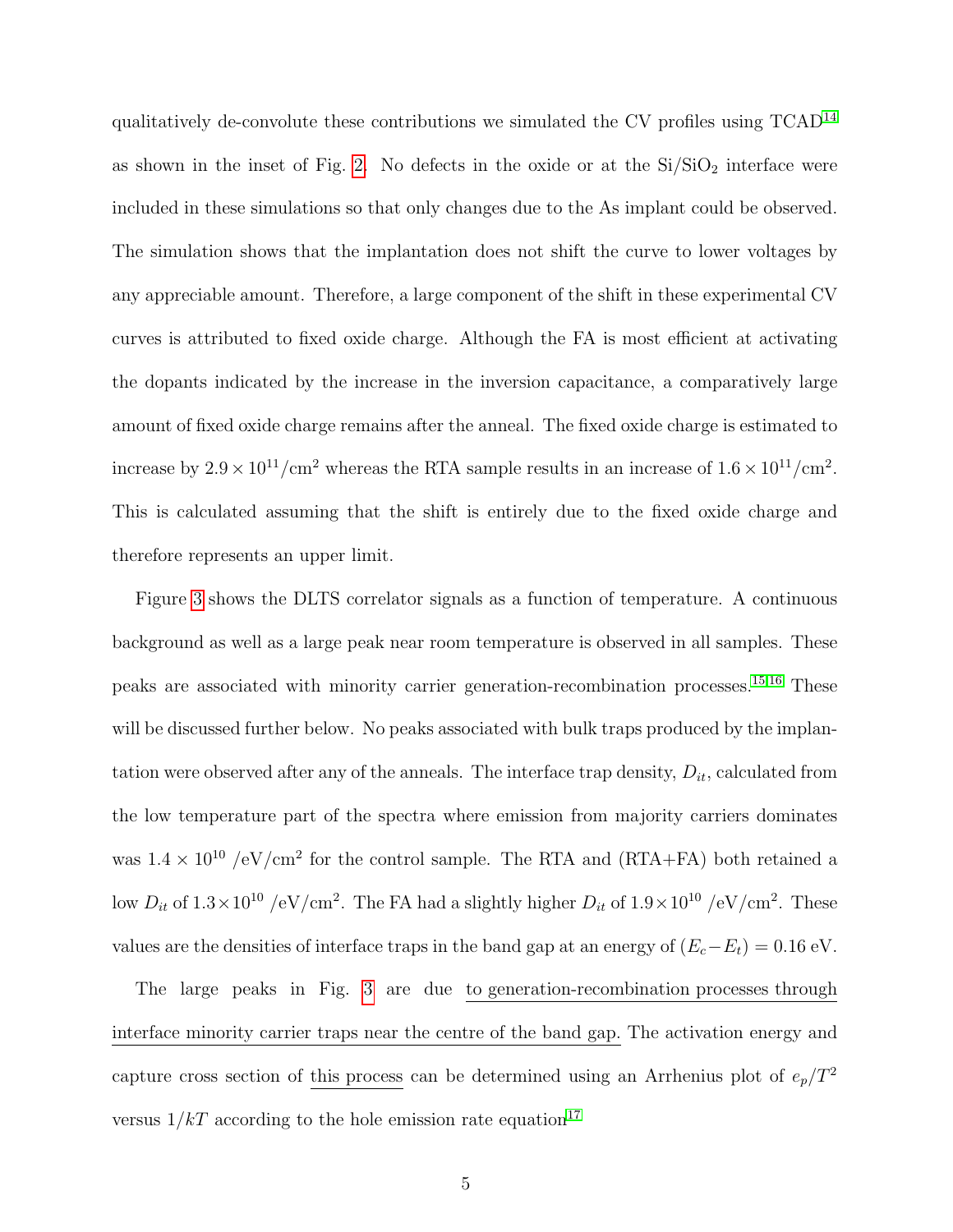<span id="page-6-0"></span>
$$
e_p = \sigma_p v_{th} N_V \exp\left(\frac{E_f - E_V}{kT}\right) = \sigma_p \gamma_p T^2 \exp\left(\frac{\Delta E_h}{kT}\right) \tag{1}
$$

where  $v_{th}$  and  $N_V$  are the thermal velocity and the effective density of states, respectively.  $\Delta E_h$  is the activation energy,  $\sigma_p$  the capture cross section and  $\gamma_p$  is a constant. In Fig. [3,](#page-12-0) the peaks near room temperature have a hole emission rate of 2.18 s<sup>−</sup><sup>1</sup> determined by the sampling time  $t_1$  and  $t_2$  and the equation  $e_p = ln(t_2/t_1)/(t_2 - t_1)$ . Using this equation and Eq. [1](#page-6-0) with various sampling times,  $\sigma_p$  and  $\Delta E_h$  can be determined.

Figure [4](#page-13-0) shows the Arrhenius plots. The control, RTA and FA samples resulted in values within error of each other with  $\Delta E_h = 0.70$  eV and  $\sigma_p = 4.0 \times 10^{-16}$  cm<sup>2</sup>. In contrast, the (RTA+FA) sample gave a  $\Delta E_h$  and  $\sigma_p$  of 0.55 eV and  $5.18 \times 10^{-18}$  cm<sup>2</sup>, respectively. Here, a different region of the continuous hole trap distribution is dominating the generation-recombination process. Since the room temperature peaks for the control, RTA and FA samples gave similar activation energies, their intensities which are proportional to the hole concentration at 0.7 eV above the valance band can be compared. The trap concentration decreased by 33% after the RTA anneal and 46% after the FA anneal.

Evidence of minority carriers was also found in the inversion capacitance temperature scan as shown in Fig. [5.](#page-14-0) This scan is used to normalize the DLTS signals. A peak is observed at a temperature where an inversion layer is formed. The position of the peak is found to be dependent on the gate bias with -4 V shifting the peak 30 K higher. At temperatures above this peak the capacitance transient is dominated by minority carrier generation-recombination. All peaks occur at around 135 K which corresponds to an electron trap energy of  $E_C - E_T = 0.27$  eV. The FA sample has a slightly lower peak temperature giving  $E_C - E_T = 0.22$  eV. At energies further from  $E_C$ ,  $D_{it}$  cannot be determined since the capacitance transient is dominated by minority carriers.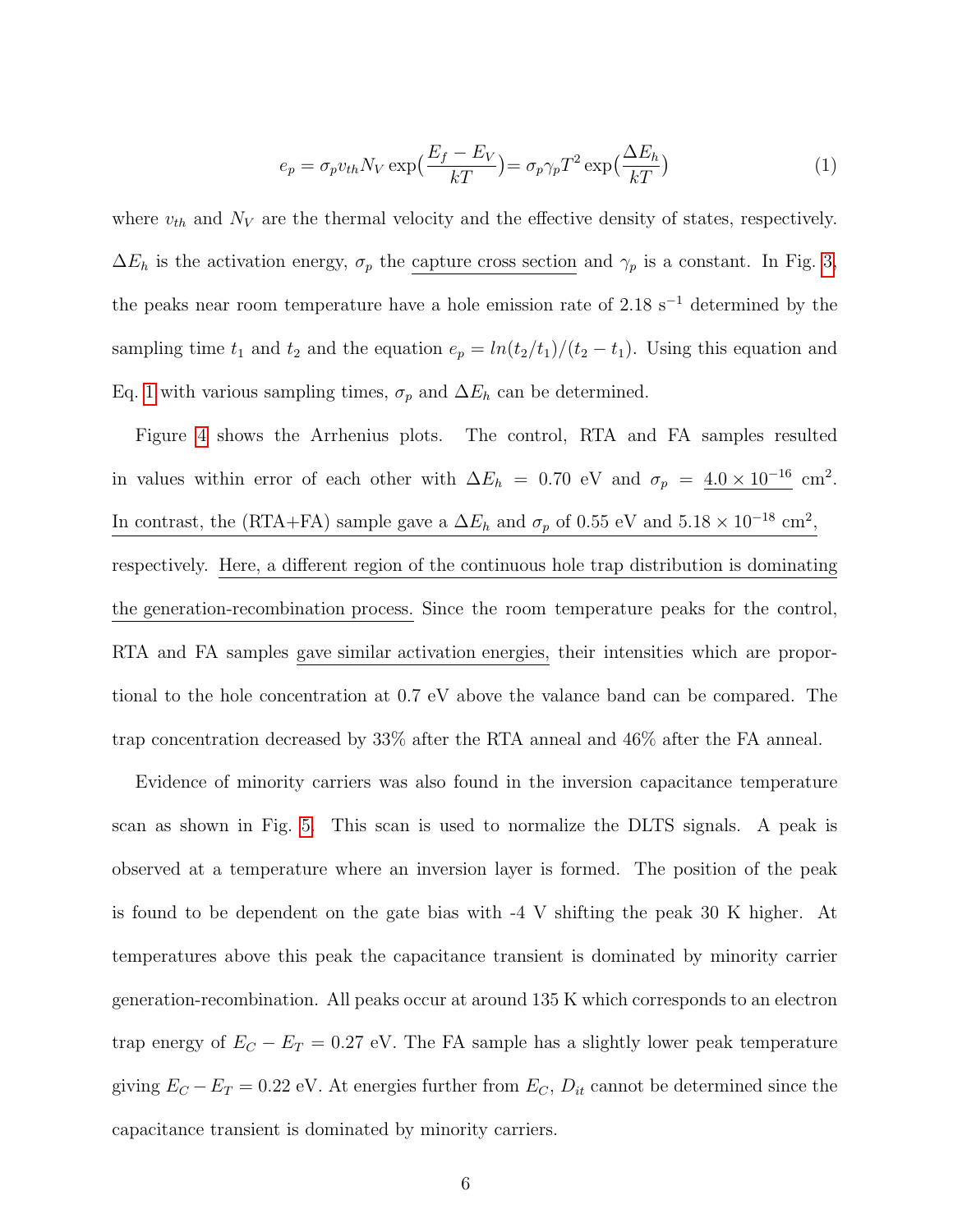An investigation of enhanced minority carrier generation is underway. Preliminary results suggest that thinning of the low-quality field oxide during processing is the cause. A field produced by the gate shifts the Fermi level to a position where hole generation is more likely (to be published elsewhere). The role of minority carrier traps at the low temperatures  $( $4 K$ ) where FET measurements are made is not yet known.$ 

In order to ensure that there would be no gate leakage current in the FET device, an RTA was used. This was followed by the passivation anneal, metallization and post-metalization anneal. Figure [6](#page-15-0) shows the gate leakage and the drain current as a function of gate bias for such a device. The trends between 0-0.1 V are features of the measurement apparatus and do not reflect the true current behaviour. The FET turn-on voltage compares well with the bulk doped version of the FET. These characteristics show that there are no serious issues preventing full device operation. EDMR measurements of this first As implanted spin-dependent transport FET are in progress.

#### IV. CONCLUSION

The RTA after implantation resulted in the lowest fixed oxide charge and interface trap densities while also limiting the As diffusion. The capacitance transients in the DLTS spectra were found to be dominated by minority carrier generation-recombination processes at an unusually low temperature. It is suggested that a thin field oxide can act as a source of minority carriers. Although the DLTS peaks were only observed near room temperature, minority carrier processes dominated the inversion capacitance down to 130 K.

An RTA anneal was chosen for the fabrication of the FET device which showed the expected turn-on behaviour and minimal gate leakage. This suggests that implantation through an oxide layer followed by an RTA is a viable and realistic means of successfully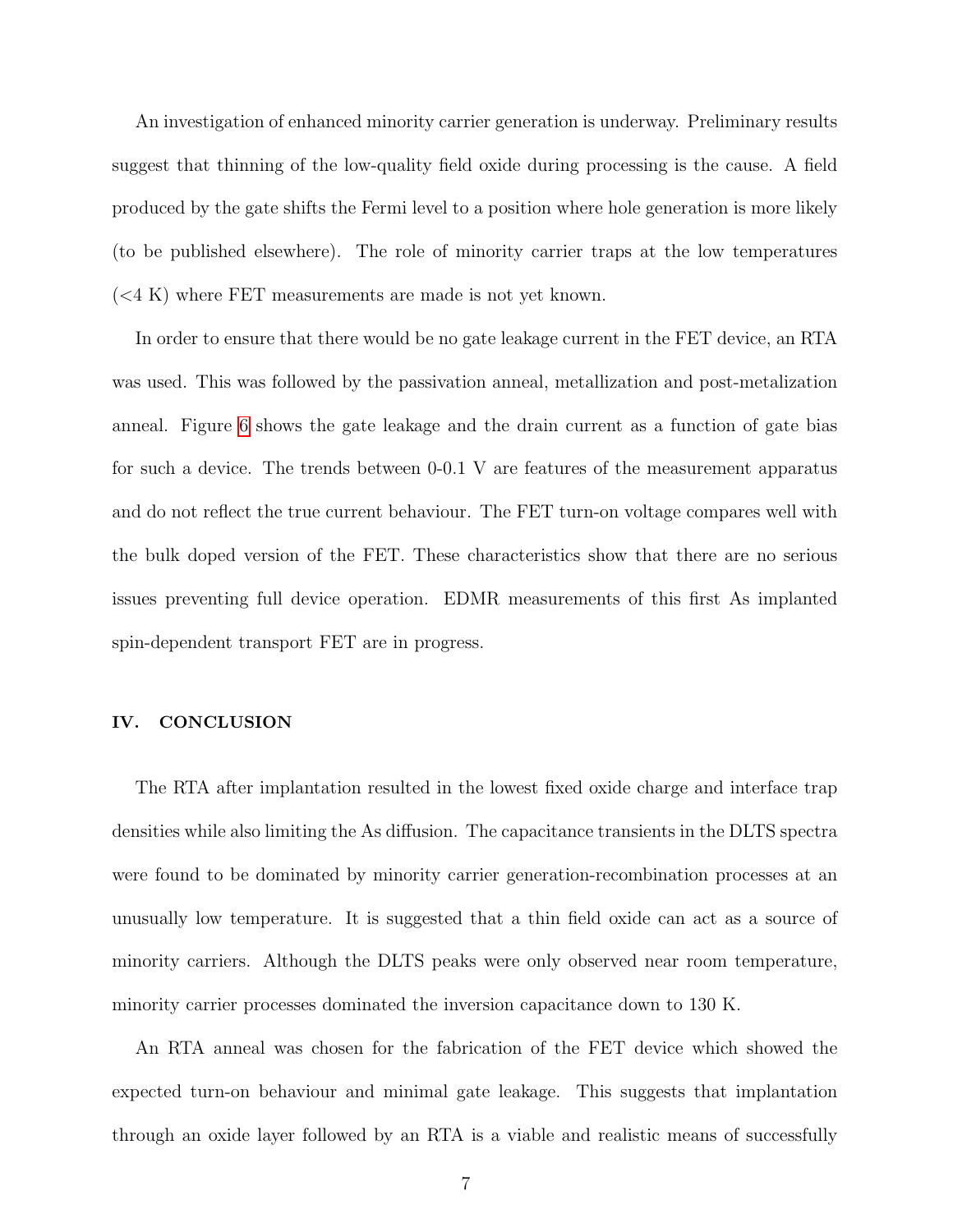fabricating spin dependent transport FETs.

Implanted Hall bar MOSFETs are now being developed to further study mobility and activation of implanted donors in the low-energy, low-fluence regime. The interaction of dopants with our high-quality  $SiO<sub>2</sub>/Si$  interfaces is of particular interest and importance.

#### Acknowledgments

The Department of Electronic Materials Engineering at the Australian National University is acknowledged for their support by providing access to ion implanting facilities. This work was supported by the Australian Research Council through the Centre of Excellence for Quantum Computer Technology and by the U.S. National Security Agency and U.S. Army Research Office (under Contract No. W911NF-04-1-0290).

- <span id="page-8-0"></span><sup>1</sup> L. C. L. Hollenberg, C. J. Wellard, C. I. Pakes, and A. G. Fowler, Phys. Rev. B  $69$ , 233301 (2004).
- <span id="page-8-1"></span><sup>2</sup> J. M. Elzerman, R. Hanson, L. H. Willems van Beveren, B. Witkamp, L. M. K. Vandersypen, and L. P. Kouwenhoven, Nature 430, 431 (2004).
- <span id="page-8-2"></span><sup>3</sup> L. H. Willems van Beveren, H. Huebl, D. R. McCamey, T. Duty, A. J. Ferguson, R. G. Clark, and M. S. Brandt, Applied Physics Letters 93, 072102 (2008), 0805.4244.
- <span id="page-8-3"></span><sup>4</sup> C. C. Lo, J. Bokor, T. Schenkel, J. He, A. M. Tyryshkin, and S. A. Lyon, Applied Physics Letters 91, 242106 (2007).
- <span id="page-8-4"></span><sup>5</sup> T. Schenkel, J. A. Liddle, A. Persaud, A. M. Tyryshkin, S. A. Lyon, R. de Sousa, K. B. Whaley, J. Bokor, J. Shangkuan, and I. Chakarov, Applied Physics Letters 88, 112101 (2006).
- <span id="page-8-5"></span> $6$  J.-Y. Zhang and I. W. Boyd, Applied Physics Letters 71, 2964 (1997).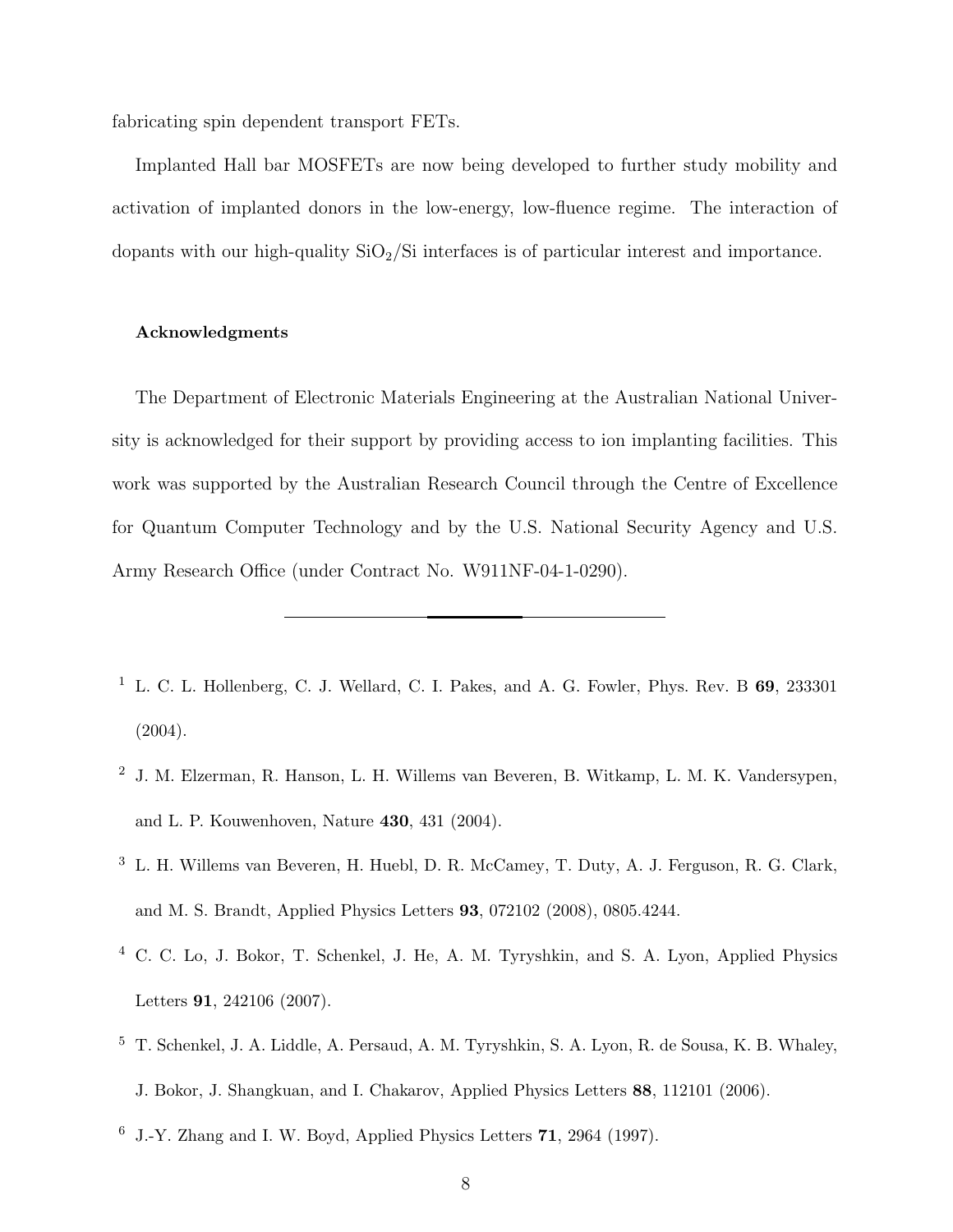- <span id="page-9-0"></span> J. C. McCallum, M. L. Dunn, and E. Gauja, Mater. Res. Soc. Symp. Proc. , 1074 (2008), URL [http://www.mrs.org/s\\_mrs/sec\\_subscribe.asp?CID=12440&DID=](http://www.mrs.org/s_mrs/sec_subscribe.asp?CID=12440&DID=210487&action=detail&css=print) [210487&action=detail&css=print](http://www.mrs.org/s_mrs/sec_subscribe.asp?CID=12440&DID=210487&action=detail&css=print).
- <span id="page-9-1"></span> J. F. Ziegler, J. P. Biersack, and U. Littmark, The stopping and range of ions in solids, SRIM-2000 computer program, New York (1996).
- <span id="page-9-2"></span> A. S. Dzurak, L. C. L. Hollenberg, D. N. Jamieson, F. E. Stanley, C. Yang, T. M. Buehler, V. Chan, D. J. Reilly, C. Wellard, A. R. Hamilton, et al. (2003).
- <span id="page-9-4"></span><span id="page-9-3"></span>K. Tsukamoto, Y. Akasaka, and K. Kijima, Jap. J. Appl. Phys. 19, 87 (1980).
- <span id="page-9-5"></span>N. M. Johnson, J. Vac. Sci. Technol. 21, 303 (1982).
- <span id="page-9-6"></span>T. O. Sedgwick, J. Appl. Phys. 39, 5066 (1968).
- <span id="page-9-7"></span>B. E. Deal, M. Sklar, A. S. Grove, and E. H. Snow, J. Electrochem. Soc. 114, 266 (1967).
- ISE Integrated Systems Engineering G, ISE TCAD software including (DESSIS), Release 9.5 (Zurich, www.ise.com).
- <span id="page-9-9"></span><span id="page-9-8"></span><sup>15</sup> M. Schulz and N. M. Johnson, Appl. Phys. Lett. **31**, 622 (1977).
- R. Beyer, H. Burghardt, E. Thomas, R. Reich, D. Zahn, and T. GeBner, Microelect. Reliab. , 297 (1999).
- <span id="page-9-10"></span>S. M. Sze, Physics of Semiconductor Devices (John Wiley and Sons, 1976), 2nd ed.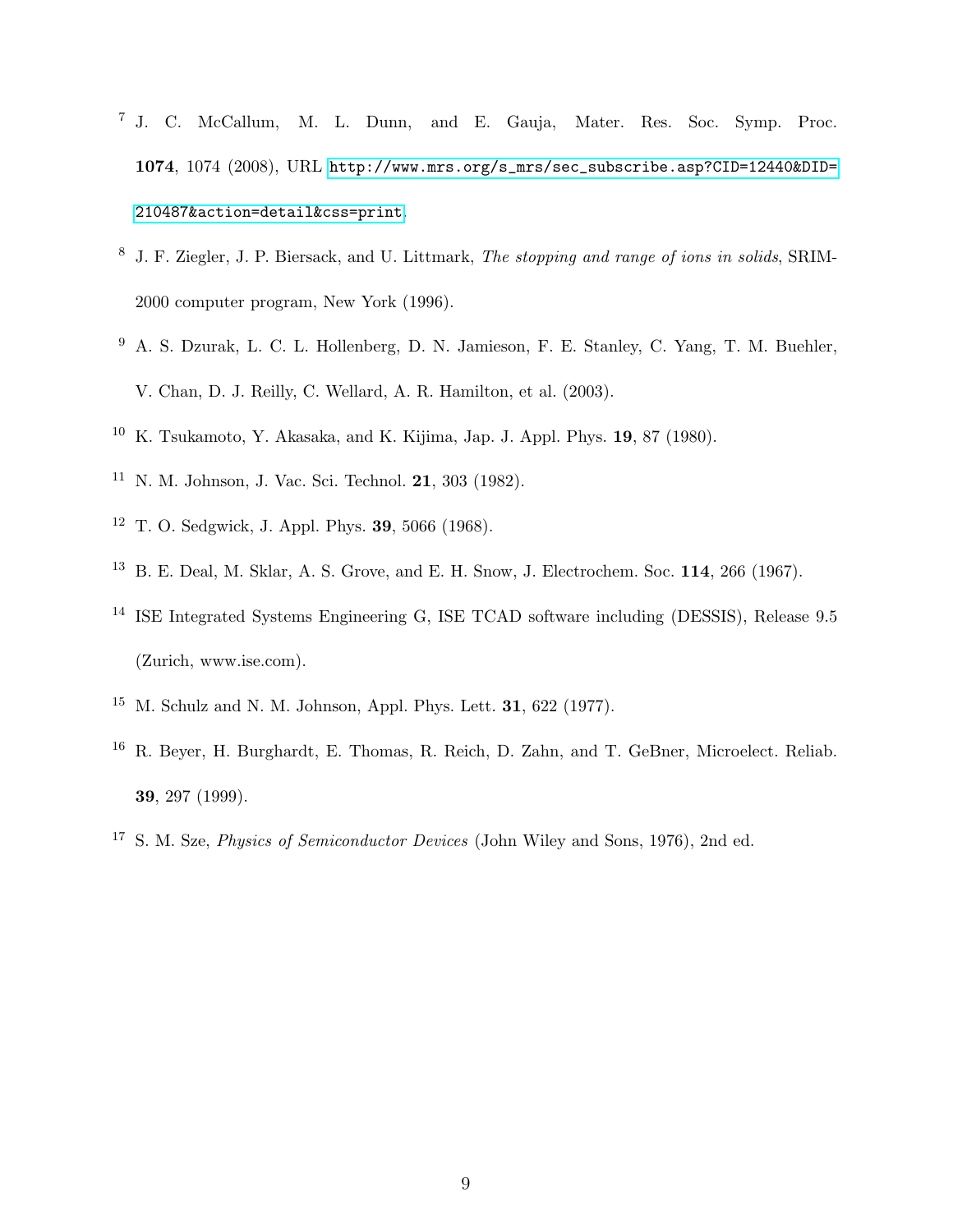

<span id="page-10-0"></span>FIG. 1: Energy deposited and concentration profile simulation of 30 keV As to a fluence of  $2 \times$  $10^{11} \; \mathrm{cm}^{-2}$  using SRIM.<sup>[8](#page-9-1)</sup> The Si/SiO<sub>2</sub> interface is indicated by the vertical line.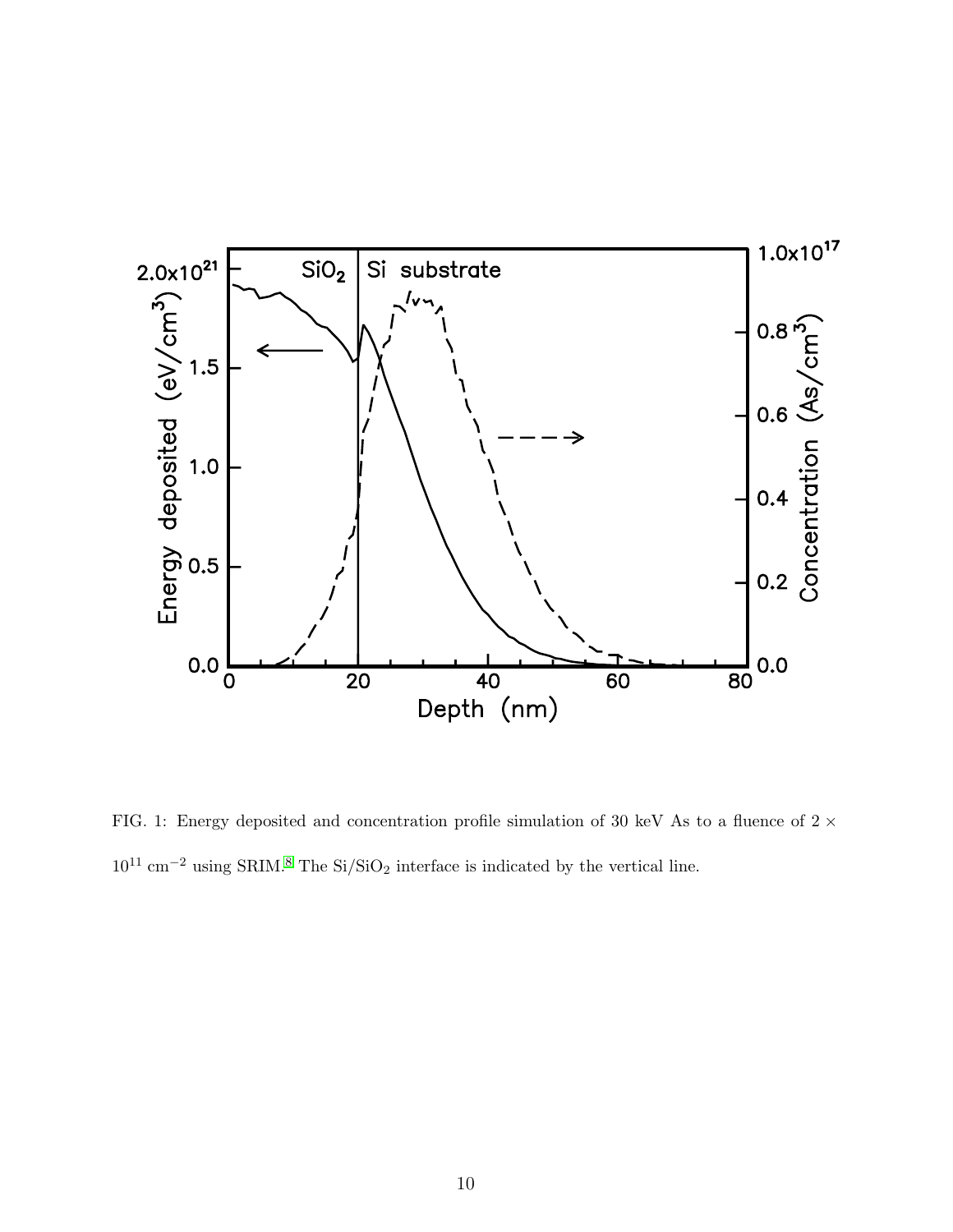

<span id="page-11-0"></span>FIG. 2: Capacitance-voltage curves of processed MOS test capacitors measured with an AC frequency of 1 MHz. The measurement temperature was 300 K. The inset shows the simulated CV of a bulk doped (solid line) and As implanted wafer (dashed line).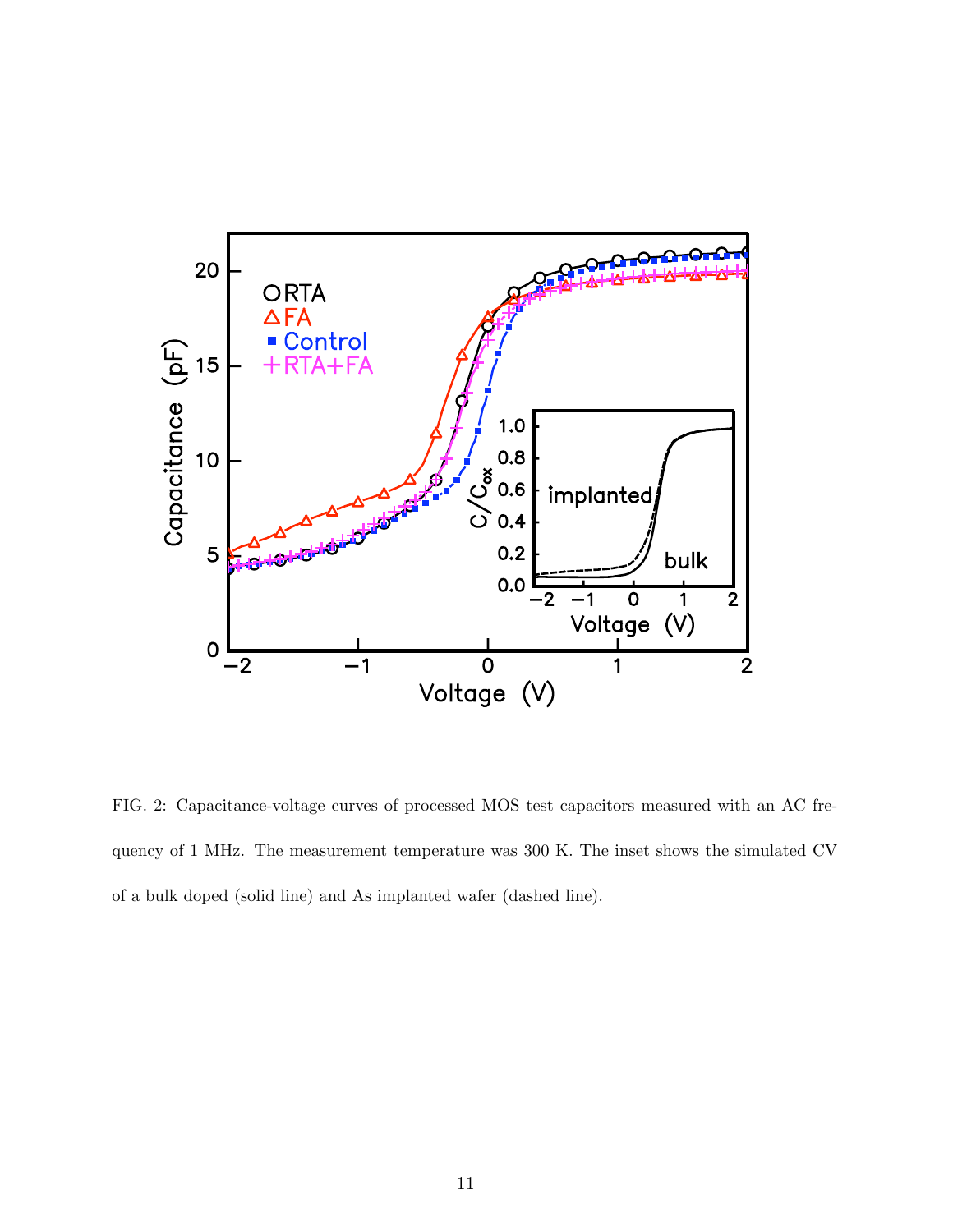

<span id="page-12-0"></span>FIG. 3: DLTS signal as a function of temperature with the correlator time window defined by  $t_1 = 270$  ms and  $t_2 = 690$  ms. The voltage pulse (from -2V to 2V) and corresponding capacitance transient is also shown.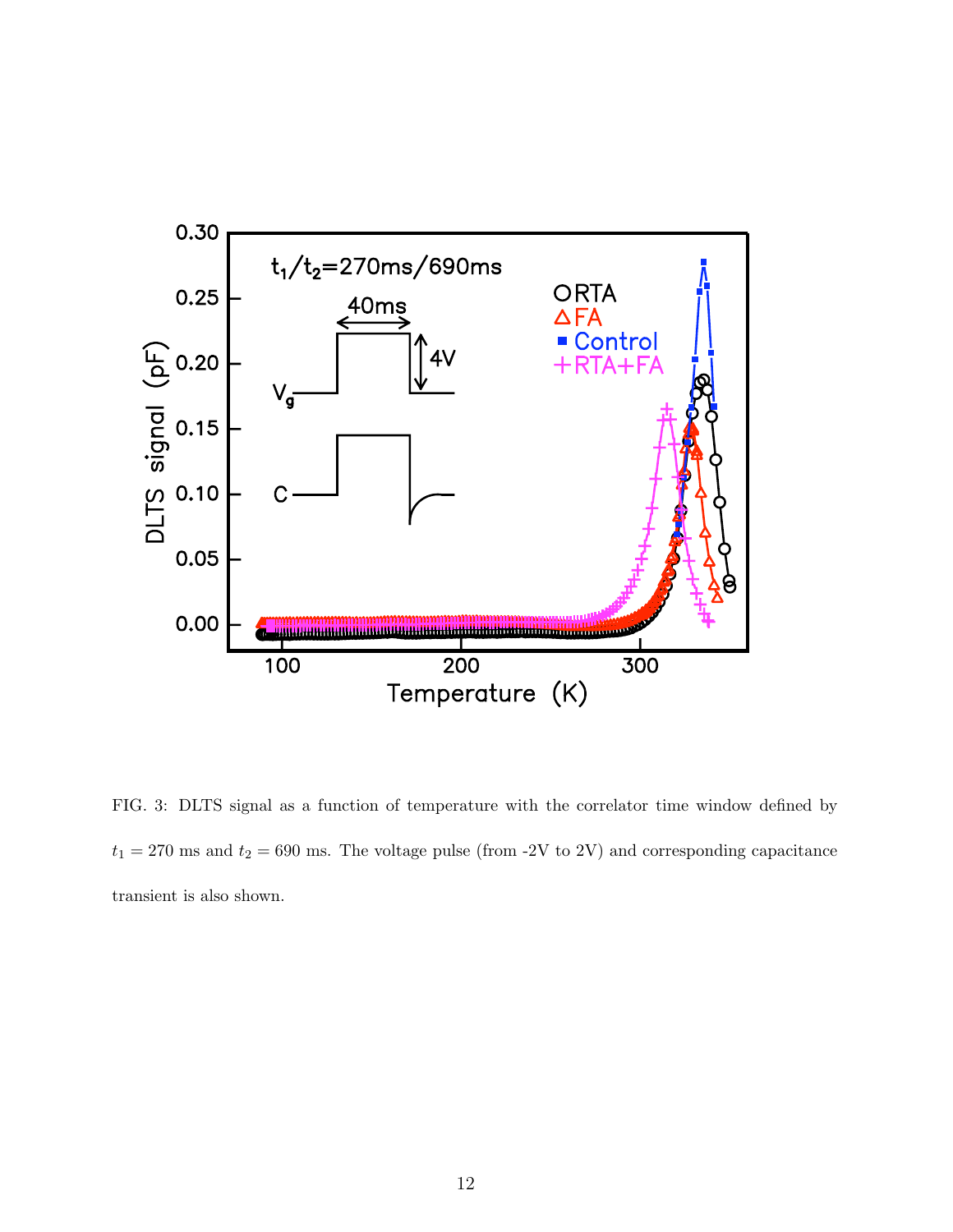

<span id="page-13-0"></span>FIG. 4: Arrhenius plot of minority carrier peaks in the DLTS signal shown in Fig. [3](#page-12-0) for each annealing strategy.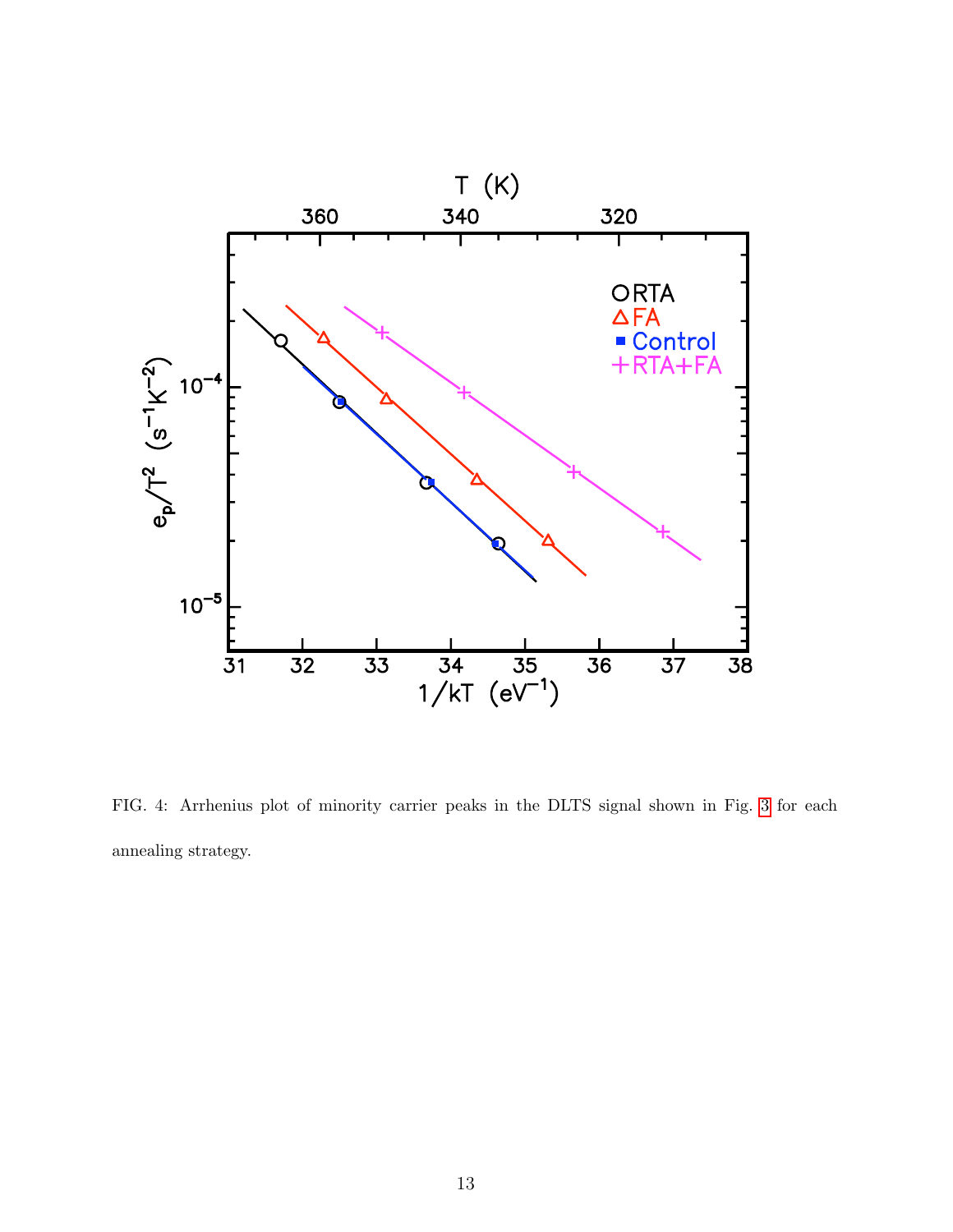

<span id="page-14-0"></span>FIG. 5: Inversion capacitance at -2 V as a function of temperature (no pulse). The inset is a schematic of the band structure of the MOS capacitor during the temperature scan.